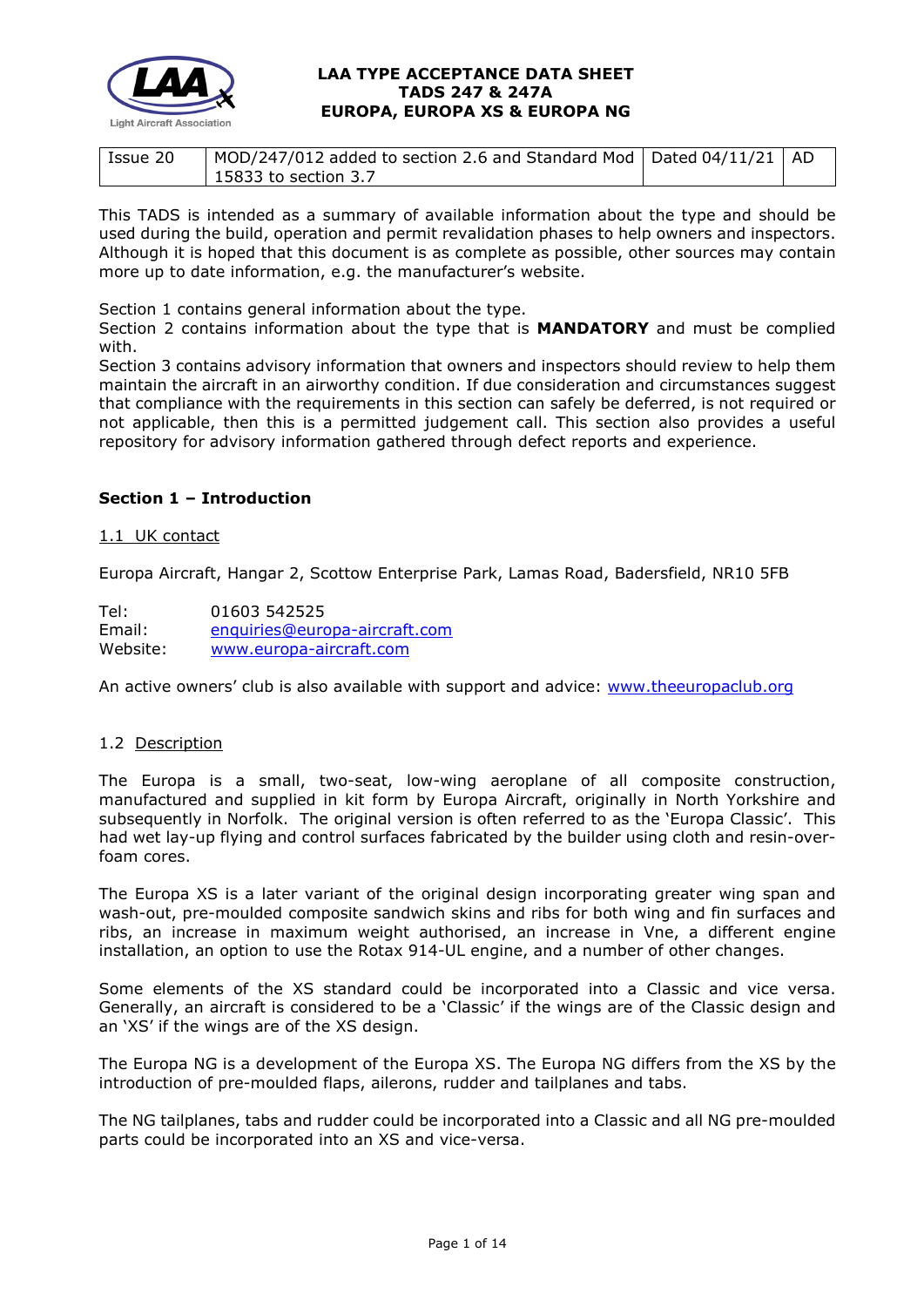

All variants may be built either with a retractable monowheel or fixed tricycle undercarriage, or the monowheel version can be retrospectively converted to the tricycle undercarriage configuration.

The standard engine installation on the Europa is the Rotax 912-UL (although the Rotax 912- ULS and the turbo-charged Rotax 914-UL engine may be fitted provided that the Europa XS firewall forward kit is used). The Rotax 912-UL engine may also be fitted using the XS firewall forward kit.

On the Europa XS and NG, the Rotax 912-UL, 912-ULS and 914-UL are all standard installations.

The Jabiru 3300A engine installation is also an accepted alternative option on all variants.

Accepted propellers with the Rotax 912-UL, 912-ULS and 914-UL engines are the ground adjustable Warp Drive RPM three bladed or the electrically operated constant speed Airmaster AP332, although the Arplast PV50 in-flight adjustable propeller and constant speed Woodcomp SR2000 and SR3000 propellers are also approved. The NSI – CAP 140 in-flight adjustable propeller is also approved for use with the Rotax engines. Blade retention cuff version and engine type will determine cuff life. An AD issued by the manufacturer (AD030605-01) refers.

Note that the only propeller(s) approved for an individual aircraft are those listed on the individual aircraft's Operating Limitations document or in the [PTL/1](http://www.lightaircraftassociation.co.uk/engineering/NewMods/PTL.html) (Propeller Type List) for the type.

All variants of the Europa are SEP Aeroplanes (colloquially known as 'group A category') with a maximum gross weight of 1300 lbs (Europa) or 1370 lbs (Europa with MOD52, Europa XS & NG). It is not eligible as a microlight in the UK.

### **Section 2 – Mandatory information for owners, operators and inspectors**

At all times, responsibility for the maintenance and airworthiness of an aircraft rests with the owner. Condition No 3 of a Permit to Fly requires that: *"the aircraft shall be maintained in an airworthy condition".* 

### 2.1 Fast Build Kit 51% Compliance

Europa: Not applicable – the Europa Classic was only available as a standard build kit.

Europa XS & NG: The LAA technical leaflet TL1.11 shows the contents of the accepted fast build kit.

### 2.2 Build Manual

Europa: The design standard was originally defined by the comprehensive Europa construction manual which contained the following sections:

| CH <sub>1</sub> | Introduction        | CH 24        | Bond fuselage top         |
|-----------------|---------------------|--------------|---------------------------|
| CH <sub>2</sub> | Fin.                | CH 25        | Engine cowls              |
| CH <sub>3</sub> | Rudder              | CH 26        | Instrument panel          |
| CH 4            | Tailplane           | CH 27        | Electrical system         |
| CH <sub>5</sub> | Anti-servo/trim tab | <b>CH 28</b> | Fin and rudder attachment |
|                 |                     |              |                           |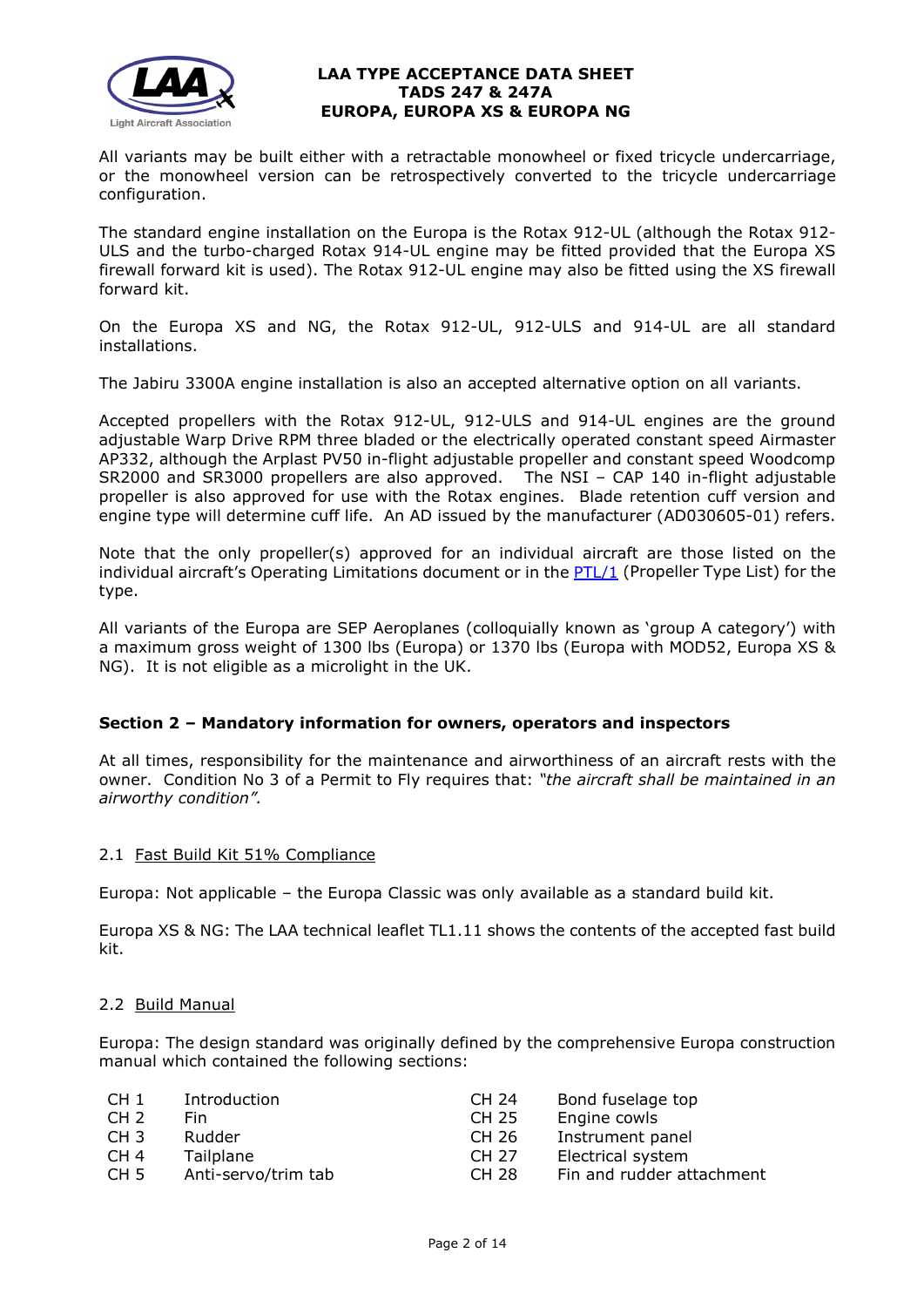

| CH <sub>6</sub> | Tailplane assembly                | CH 29        | Wing & flap pin installation       |
|-----------------|-----------------------------------|--------------|------------------------------------|
| CH <sub>7</sub> | Wings                             | <b>CH 30</b> | Lift pin socket/root fairings/spar |
| CH <sub>8</sub> | Ailerons                          |              | pin latch                          |
| CH <sub>9</sub> | <b>Flaps</b>                      | CH 31        | Flap control system                |
| CH 10           | Fuselage intro                    | CH 32        | Main landing gear                  |
| CH 11           | Prepare mouldings                 | CH 33        | Firewall                           |
| CH 12           | Brake master cylinder mono        | CH 34        | Fuel system                        |
| CH 13           | Flying controls                   | CH 35        | Door latches                       |
| CH 14           | Quick connect aileron             | CH 36        | Fitting doors                      |
| CH 15           | Pitch torque tube                 | CH 37        | <b>Harness</b>                     |
| CH 16           | Fuel tank                         | CH 38        | Finishing                          |
| CH 17           | Bond cockpit module               | Annex A      | Templates                          |
| CH 18           | Tailplane torque                  | Annex B      | Safety data - Redux 420            |
| CH 19           | Pitch trim system                 | Annex C      | <b>VHF Com antenna</b>             |
| CH 20           | Tailwheel (mono)/rudder bellcrank | Annex D      | Basic electrical systems           |
|                 | (trigear)                         | Annex E      | Final inspection checklist         |
| CH 21           | Mass balance                      | 912          | Rotax 912 installation             |
| CH 22           | Landing gear mounting frame       | 912 XS -     | Rotax 912 XS installation          |
| CH 23           | Rudder system                     | 914 XS       | Rotax 914 XS installation          |

However, these are no longer available and have not been updated to accommodate later design changes. The Europa Club has produced documentation that modifies the Europa XS construction manual with the necessary differences for the 'classic' Europa, and these have been endorsed by Europa:

| <b>CBMInt</b> | Classic Build Manual Introduction   |
|---------------|-------------------------------------|
| <b>CBMW</b>   | Classic Wing                        |
| <b>CBME</b>   | Classic Engine                      |
| <b>CBMF</b>   | Classic Fuselage & Firewall Forward |

Europa XS & NG: The design standard is defined by the comprehensive Europa XS construction manual which contains the following sections:

| CBM 1            | Introduction                | CBM 23T       | Bond Fuselage Top Tri Gear   |
|------------------|-----------------------------|---------------|------------------------------|
| CBM <sub>2</sub> | Rudder                      | <b>CBM 24</b> | <b>Instrument Panel</b>      |
| CBM <sub>3</sub> | Tailplane                   | <b>CBM 25</b> | <b>Electrical System</b>     |
| CBM 4            | Anti Servo Trim Tab         | <b>CBM 26</b> | Wing & Flap Pin Installation |
| CBM <sub>5</sub> | <b>Tailplane Assembly</b>   | <b>CBM 27</b> | Wing to Fuselage Assembly    |
| CBM <sub>6</sub> | <b>Flaps</b>                | CBM 28M       | Flap control System Mono     |
| CBM <sub>7</sub> | Ailerons                    | CBM 28T       | Flap Control System Tri Gear |
| CBM <sub>8</sub> | Wings                       | CBM 29M       | Landing Gear Mono            |
| CBM 9M           | Fit Aileron & Flap Mono     | CBM 29T       | Landing Gear Tri Gear        |
| CBM 9T           | Fit Aileron & Flap Tri Gear | <b>CBM 30</b> | Fuel System                  |
| CBM 10M          | Fuselage Intro Mono         | <b>CBM 31</b> | Firewall                     |
| CBM 10T          | Fuselage Intro Tri Gear     | CBM 32M       | Sternpost Rudder & Tailwheel |
| <b>CBM 11</b>    | Prepare Mouldings           | CBM 32T       | Sternpost Rudder & Tri Gear  |
| CBM 12M          | Brake Master Cylinder Mono  | CBM 33T       | Brake System Tri Gear        |
| <b>CBM 13</b>    | <b>Flying Controls</b>      | <b>CBM 34</b> | Door Latches                 |
| <b>CBM 14</b>    | Quick Connect Aileron       | <b>CBM 35</b> | <b>Fitting Doors</b>         |
| <b>CBM 15</b>    | Pitch Torque Tube           | <b>CBM 36</b> | <b>Harness</b>               |
| <b>CBM 16</b>    | <b>Fuel Tank</b>            | <b>CBM 37</b> | Finishing                    |
| <b>CBM 17</b>    | <b>Bond Cockpit Module</b>  | CBM A         | Annex $A -$ templates        |
| <b>CBM 18</b>    | <b>Tailplane Torque</b>     | CBM B         | Annex B - Araldite data      |
| CBM 19           | Pitch Trim System           | CBM C         | Annex C - VHF antenna        |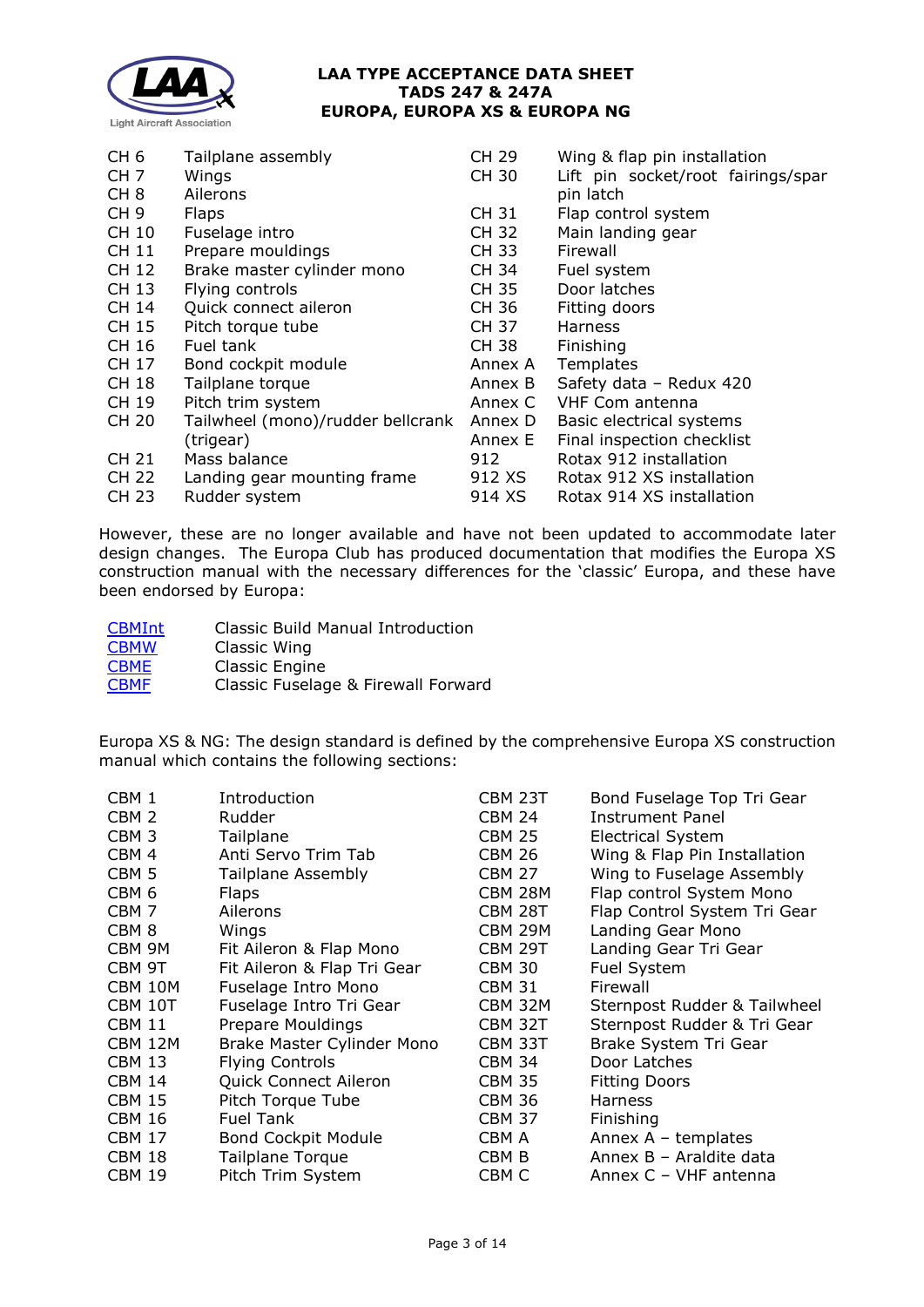

| CBM 20  | Mass Balance                | CBM D    | Annex $D -$ electrical systems           |
|---------|-----------------------------|----------|------------------------------------------|
| CBM 21M | Landing Gear Mounting Frame | CBM E(M) | Annex $E(M)$ – checklist                 |
| CBM 21T | Nose Gear Mounting Frame    | CBM E(T) | Annex $E(T)$ – checklist                 |
| CBM 22  | Rudder System               | 912 XS   | Rotax 912 Installation                   |
| CBM 23M | Bond Fuselage Top Mono      | 914 XS   | Rotax 914 Installation                   |
|         |                             |          | CBM-NG supplement (for NG variants only) |

### 2.3 Build Inspections

Build inspection schedule 20 (Europa aircraft). Inspector approval codes A-A or AC-2. Inspector signing off final inspection also requires 'first flight' endorsement.

### 2.4 Flight Manual

Europa Owner's Manual/Europa XS/NG Owner's Manual.

### 2.5 Mandatory Permit Directives

Applicable specifically to this aircraft type:

[2000-008](http://www.lightaircraftassociation.co.uk/engineering/TADs/247/MPD2000-008.pdf) Nose gear leg to housing reinforcement (Europa mod 57 issue 3)<br>2005-004 Tailplane mass balance arm replacement (Europa mod 70) Tailplane mass balance arm replacement (Europa mod 70) [2007-004-R1](http://www.lightaircraftassociation.co.uk/engineering/TADs/247/MPD2007-004.pdf) Landing Gear Frame Reinforcement (Europa mod 72) [2007-005-R2](http://www.lightaircraftassociation.co.uk/engineering/TADs/247/MPD2007-005.pdf) Mandating FSB LAA 247-006-Iss 4 (tailplane flutter and retention)<br>2007-006 Mandating FSB LAA 247-007 (wing attachment) (Europa Classic or Mandating FSB LAA 247-007 (wing attachment) (Europa Classic only)

Also check the LAA website for MPDs that are non-type specific [\(TL2.22\)](http://www.lightaircraftassociation.co.uk/engineering/TechnicalLeaflets/Operating%20An%20Aircraft/TL%202.22%20non-type%20specific%20MPDs.pdf).

### 2.6 LAA Required Modifications (including LAA issued AILs, SBs, etc)

The following Europa modifications are LAA mandatory (note that all mods prior to MOD 57 are not applicable to the Europa XS/NG unless the kits were supplied prior to 10/2/98):

| Mod no.<br>MOD <sub>1</sub><br>MOD <sub>2</sub> | Issue | Description<br>Rudder tip shape<br>Flap root core hot wire cut omitted | Applicability<br>$S/n$ 1-10<br>Wing kits delivered prior to<br>24.11.93 |
|-------------------------------------------------|-------|------------------------------------------------------------------------|-------------------------------------------------------------------------|
| MOD <sub>3</sub>                                |       | Aileron push-rod channel misalignment in<br>wing                       | S/n 1, 3, 11-13, 15-17, 22,<br>27, 33, 34                               |
| MOD <sub>4</sub>                                |       | Aileron bellcrank stop bolt position in<br>brackets                    | Wing kits delivered prior to<br>30.08.94                                |
| MOD <sub>5</sub>                                |       | Tailplane drive arm centre pin                                         | $S/n$ 1-150                                                             |
| MOD 6                                           |       | Tailplane rib/t.e. close-out bracket                                   | All aircraft except NG                                                  |
| MOD <sub>7</sub>                                |       | Outrigger retraction push-rod shape<br>change                          | Wing kits delivered prior to<br>12.10.94                                |
| <b>MOD 11</b>                                   |       | Aileron bellcrank W16 push rod hole<br>moved                           | Wing kits delivered prior to<br>24.03.95                                |
| <b>MOD 12</b>                                   |       | Rudder pedal stiffening                                                | All aircraft                                                            |
| <b>MOD 13</b>                                   |       | Bungee attachment (Mono)                                               | LG02 items delivered prior<br>to 12.10.95                               |
| <b>MOD 14</b>                                   |       | Fuel tank spacers                                                      | All aircraft                                                            |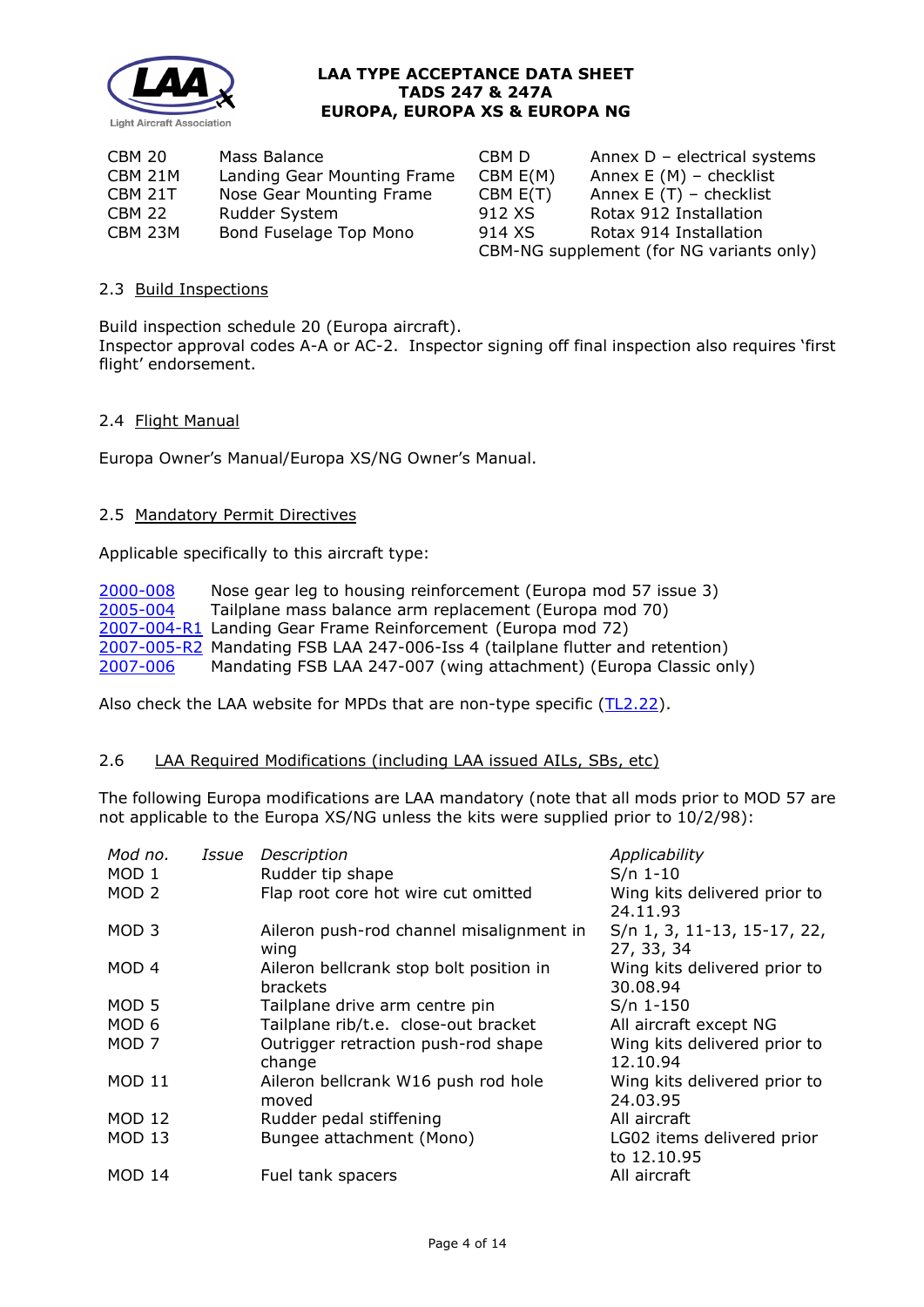

| <b>MOD 15</b><br><b>MOD 16</b> |                | Forward lift pin/fuselage stiffening<br>Shock absorber block shape modification     | All aircraft<br>(Mono) Kits with LG06<br>without "V" shaping |
|--------------------------------|----------------|-------------------------------------------------------------------------------------|--------------------------------------------------------------|
| <b>MOD 17</b><br><b>MOD 18</b> |                | Rudder cable guides<br>Pitot positioning                                            | All aircraft<br>All aircraft                                 |
| <b>MOD 19</b>                  |                | Rear lift pin top-hat stiffener                                                     | All Europa Classic aircraft                                  |
| <b>MOD 20</b>                  |                | Throttle closed stop                                                                | All Rotax Engine aircraft                                    |
| <b>MOD 21</b><br><b>MOD 22</b> |                | Replacement of outrigger parts (Mono)<br>Drilling of tailwheel rubber blocks (Mono) | All aircraft<br>Classic-type tailwheel                       |
|                                |                |                                                                                     | rubbers del. Prior to<br>01.11.95                            |
| <b>MOD 23</b>                  |                | Rudder pedal floor stiffening                                                       | All aircraft                                                 |
| <b>MOD 25</b>                  |                | Rudder pedal crank positioning                                                      | Fuselage kits del. Prior to<br>18.01.96                      |
| <b>MOD 27</b>                  |                | PRO 805 Fuel filter                                                                 | All Rotax Engine aircraft                                    |
| <b>MOD 28</b>                  |                | Landing gear mount stiffening struts<br>(Mono)                                      | Fuselage kits del. Prior to<br>22.03.96                      |
| <b>MOD 30</b>                  |                | Outrigger leg length increase                                                       | All monowheel aircraft                                       |
| <b>MOD 31</b>                  |                | Fuel sight gauge                                                                    | All aircraft                                                 |
| <b>MOD 32</b>                  | $\mathbf{1}$   | Engine bay fuel line insulation                                                     | All Rotax Engine aircraft                                    |
| <b>MOD 35</b>                  |                | Door handle guard                                                                   | All aircraft                                                 |
| <b>MOD 37</b>                  |                | Modification to undercarriage system<br>(Mono)                                      | All monowheel aircraft                                       |
| <b>MOD 39</b>                  |                | Modification to door latches                                                        | All aircraft                                                 |
| <b>MOD 40</b>                  |                | Modification to Rotax fuel system                                                   | All Rotax 912 engined<br>aircraft                            |
| <b>MOD 41</b>                  |                | Reinforcement of nose gear leg                                                      | Trigear nose gears del.<br>prior to 30.04.97                 |
| MOD 44                         |                | Tri-gear nosewheel mounting                                                         | Trigear fuselage kits del.<br>prior to end Sept 97           |
| <b>MOD 45</b>                  |                | Nose gear bungee mounting                                                           | Trigear fuselage kits del.<br>prior to end Sept 97           |
| <b>MOD 46</b>                  |                | Pitch torque tube end-cap replacement                                               | Fuselage kits del. Prior to<br>10.02.98                      |
| <b>MOD 57</b>                  | 3              | Nosegear leg to housing reinforcement                                               | Trigear nose legs del. Prior<br>to 01.09.2000                |
| <b>MOD 58</b>                  | $\overline{2}$ | Anti-servo/trim tab drive pin replacement                                           | Stage 1 kits del. Prior to<br>Dec 2000                       |
| <b>MOD 61A</b>                 | 3              | Stall warner (or equivalent stall warner or                                         | All aircraft                                                 |
| <b>MOD 61B</b>                 | 4              | stall strips)                                                                       |                                                              |
| <b>MOD 70</b>                  | $\overline{2}$ | Mass balance arm modification                                                       | All Fuselage kits del. Before<br>February 2005               |
| <b>MOD 72</b>                  | 2              | Undercarriage mounting frame                                                        | All Europas with some                                        |
|                                |                | reinforcement                                                                       | exceptions as stated in<br>mod bulletin                      |
| <b>MOD 73</b>                  | 2              | Tailplane retention                                                                 | All aircraft                                                 |
| <b>MOD 74</b>                  | $\overline{4}$ | Wing rear attachment reinforcement                                                  | All Europa Classic aircraft                                  |
|                                |                |                                                                                     |                                                              |

The inspections called for by the following LAA Flight Safety Bulletins are also mandatory:

LAA Flight Safety Bulletin [FSB001](http://www.lightaircraftassociation.co.uk/engineering/TADs/247/FSB001.pdf) described problems with tailplane attachments: need to check for signs of looseness indicating dis-bonding of TP6 bush.

LAA Flight Safety Bulletin **FSB002** described problems with vertical play in tailplane mass balance arm, fuel smell in cockpit, wear in pivot bolt holes in outriggers, wear in bolt holes at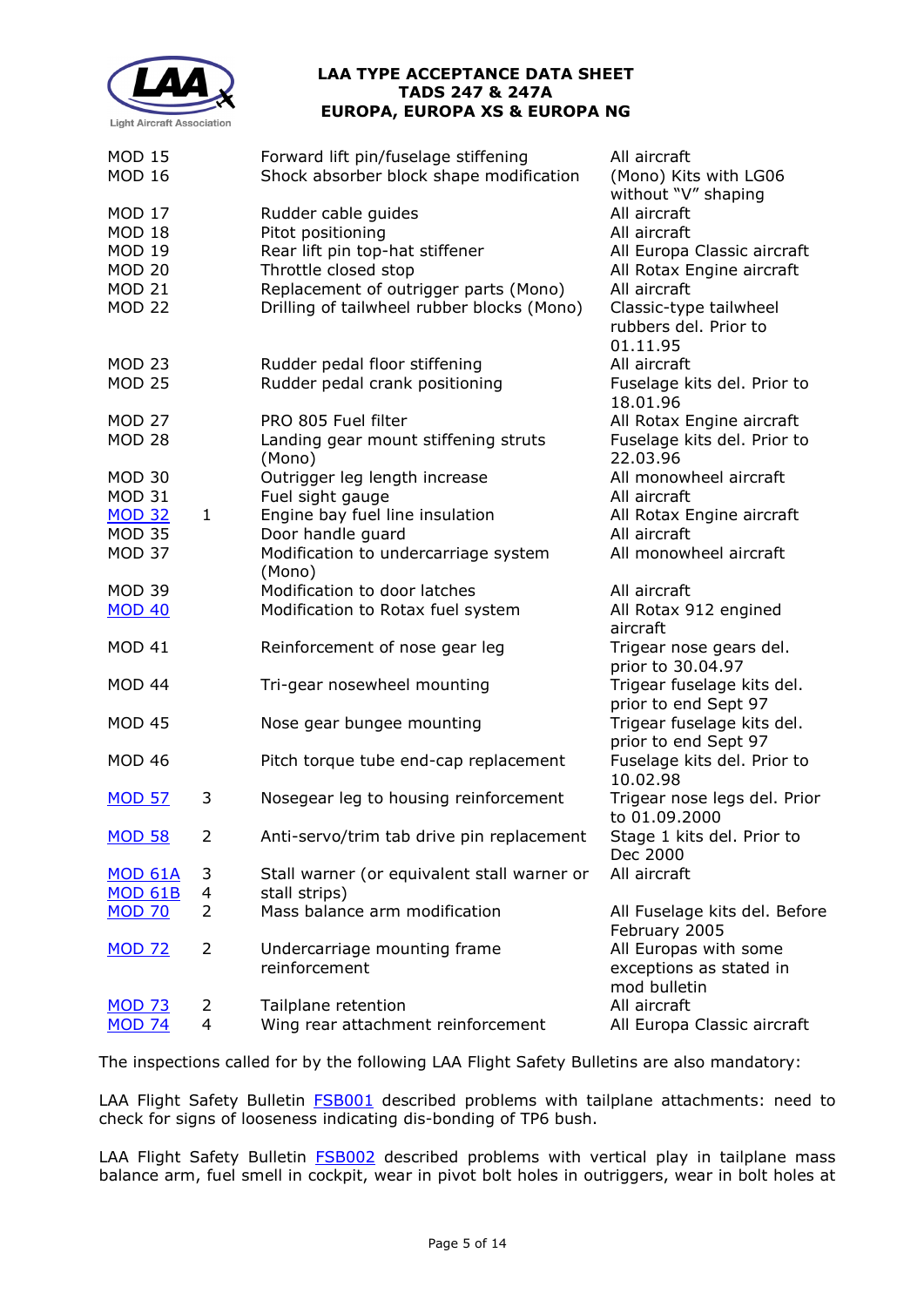

attachment of undercarriage/flap retraction lever, wear in rudder cables at rudder cable fairleads in wheel well, looseness developing in front mounting bolt of tailwheel spring attachment to fuselage.

LAA Flight Safety Bulletin [FSB003](http://www.lightaircraftassociation.co.uk/engineering/TADs/247/FSB003.pdf) referred to problems with the NSI engine installation - not applicable to Rotax or Jabiru powered Europas.

LAA Flight Safety Bulletin **FSB004** described mandatory annual check items on retractable monowheel models, including need for retraction checks and specific check requirements relating to the main undercarriage, tailwheel and outriggers.

LAA Flight Safety Bulletin **FSB005** calls for mandatory inspections for wear in the rudder cables in the forward fuselage following a rudder cable failure on G-EESA. Required within 5 flying hours of receipt of bulletin issued 21/2/07, and at subsequent annual checks.

LAA Flight Safety Bulletin [FSB006](http://www.lightaircraftassociation.co.uk/engineering/TADs/247/FSB006.pdf) calls for mandatory inspection of the tailplane balancing, tailplane slop and tailplane retention following in-flight break up possibly caused by tailplane flutter on G-HOFC.

LAA Flight Safety Bulletin **FSB007** calls for mandatory check of correct positioning of rear wing pin attachments in wing root rib hard point, to check that pins are on centreline of hard point (Europa Classic aircraft only).

LAA [MOD/247/008](http://www.lightaircraftassociation.co.uk/engineering/TADs/247/MOD%20247%20008%20issue%201.pdf) Mandatory inspection of spar wing sockets for security before next flight and at each re-rig.

LAA [MOD/247/009](http://www.lightaircraftassociation.co.uk/engineering/TADs/247/LAA%20MOD%20247%20009%20issue%201.pdf) Mandatory inspection of flap drive pin (see also [AWA/16/09](http://www.lightaircraftassociation.co.uk/engineering/TADs/247/LAA%20AWA%2016%2009%20-%20Europa%20-%20Flap%20Drive%20Pin.pdf) and letter to [owners\)](http://www.lightaircraftassociation.co.uk/engineering/TADs/247/Letter%20to%20Owners%20%20-%20%20Europa%20Flap%20Pin.pdf).

LAA [MOD/247/010](http://www.lightaircraftassociation.co.uk/engineering/TADs/247/LAA%20MOD%20247%20010%20issue%202.pdf) issue 2 Mandatory fuel system inspection (see also [AWA/17/05\)](http://www.lightaircraftassociation.co.uk/engineering/TADs/247/LAA%20AWA%2017%2005%20-%20Europa%20-%20Fuel%20system%20inspection.pdf).

LAA [MOD/247/011](http://www.lightaircraftassociation.co.uk/engineering/247.pdf) Mandatory fuel filler pipe inspection (see also [AWA/17/10\)](http://www.lightaircraftassociation.co.uk/engineering/Fuel%20Filler%20Pipe.pdf).

LAA [MOD/247/012](http://www.lightaircraftassociation.co.uk/Airworthiness/Europa/AIL%20MOD-247-012.pdf) Door latch shoot-bolt stops installation (see also [AWA/21/08\)](http://www.lightaircraftassociation.co.uk/Airworthiness/Europa/Europa%20Door%20Shoot-bolt%20Stop.pdf).

LAA [MOD/ENG/NSI-001](http://www.lightaircraftassociation.co.uk/engineering/TADs/247/NSI001.pdf) Alternator inspection calls for mandatory repetitive inspections of the alternator on NSI engines for signs of incipient failure, following an engine failure caused by a seized alternator.

### 2.7 Additional engine operating limitations to be placarded or shown by instrument markings

Notes:

- Refer to the engine manufacturer's latest documentation for the definitive parameter values and recommended instruments.
- Where an instrument is not fitted, the limit need not be displayed.

With Rotax 912-UL engine: Maximum CHT: 150°C Max Coolant Temp: 120°C (with 50/50 Glycol/water coolant) Oil Temp Limits: 50°C to 140°C (Normal 90-110°C) Oil Pressure 2-5 Bar Minimum Fuel Pressure: 0.15 bar

With Rotax 912-ULS engine: Maximum CHT: 135°C Max Coolant Temp: 120°C (with 50/50 Glycol/water coolant)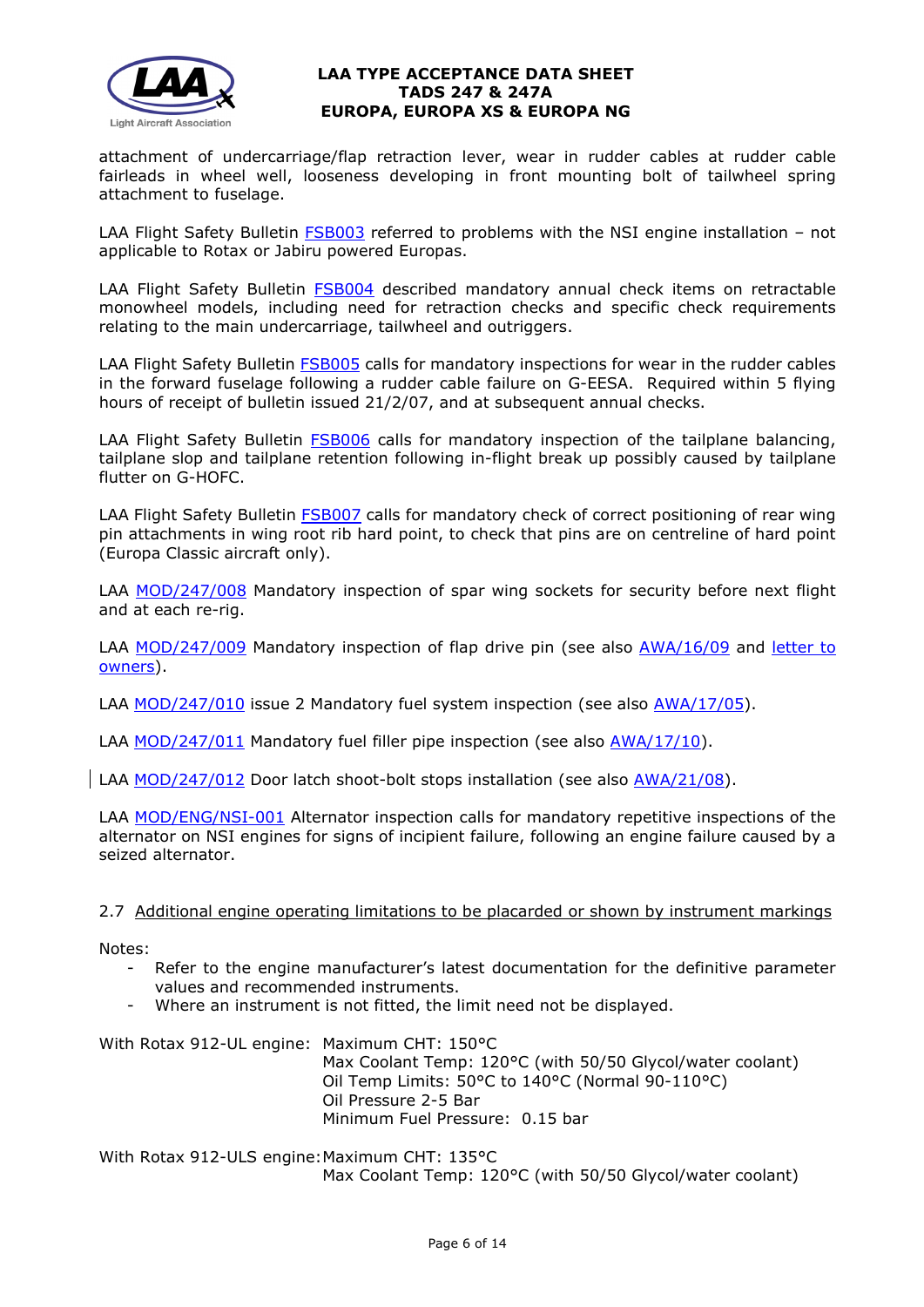

Oil Temp Limits: 50°C to 130°C (Normal 90-110°C) Oil Pressure 2-5 Bar Minimum Fuel Pressure: 0.15 bar

- With Rotax 914-UL engine: Maximum Manifold Pressure: 1300 hPa (38.4 inHg) (max continuous, 1150 hPa (34 inHg)) Maximum EGT: 950°C Maximum CHT: 135°C Max Coolant Temp: 120°C (with 50/50 Glycol/water coolant) Oil Temp Limits: 50°C to 130°C (Normal 90-110°C) Oil Pressure 1.5-7 Bar (1.5-5 bar normal) With Jabiru 3300 engine: Maximum CHT: 175°C (continuous 150°C) Maximum continuous CHT 150°C
- Oil Temp Limits: 15-118°C Oil Pressure 220-525 kPa (32-66 psi/2.2-5.25 bar) Minimum Fuel Pressure: 0.15 bar

# 2.8 Control surface deflections

| Ailerons      | Up          | $23.5^{\circ}$ | $+2/-1$ |
|---------------|-------------|----------------|---------|
|               | Down        | $20^{\circ}$   | $+2/-1$ |
| Elevator      | Up          | $12^{\circ}$   | $+1/-0$ |
|               | Down        | 4°             | $+1/-0$ |
| Rudder        | Left        | $30^{\circ}$   | $+2/-0$ |
|               | Right       | 30°            | $+2/-0$ |
| <b>Flaps</b>  | Down        | 25°            | $+2/-0$ |
| Elevator tabs | Up and down | 6°             | $+2/-0$ |

### 2.9 Operating Limitations and Placards

(Note that the wording on an individual aircraft's Operating Limitations document takes precedence, if different.)

Maximum number of occupants authorised to be carried: Two

The aircraft must be operated in compliance with the following operating limitations, which shall be displayed in the cockpit by means of placards or instrument markings:

### Aerobatic Limitations

Aerobatics prohibited.

Intentional spinning is prohibited.

Loading Limitations

Maximum Total Weight Authorised: 1300 lbs (1370 lbs with MOD 52, XS & NG) CG Range: 58.0 to 62.5 inches aft of datum point.

Datum Point is: A point 29.25 inches forward of the cowling joggle in the fuselage mouldings.

Engine Limitations (Rotax 912-UL, 912-ULS and 914-UL engines)

Maximum Engine RPM: 5800

Maximum continuous engine RPM: 5500

(Rotax 912-UL engines with ground adjustable/fixed pitch propellers: propeller pitch to be such to ensure a maximum static RPM of not less than 5200)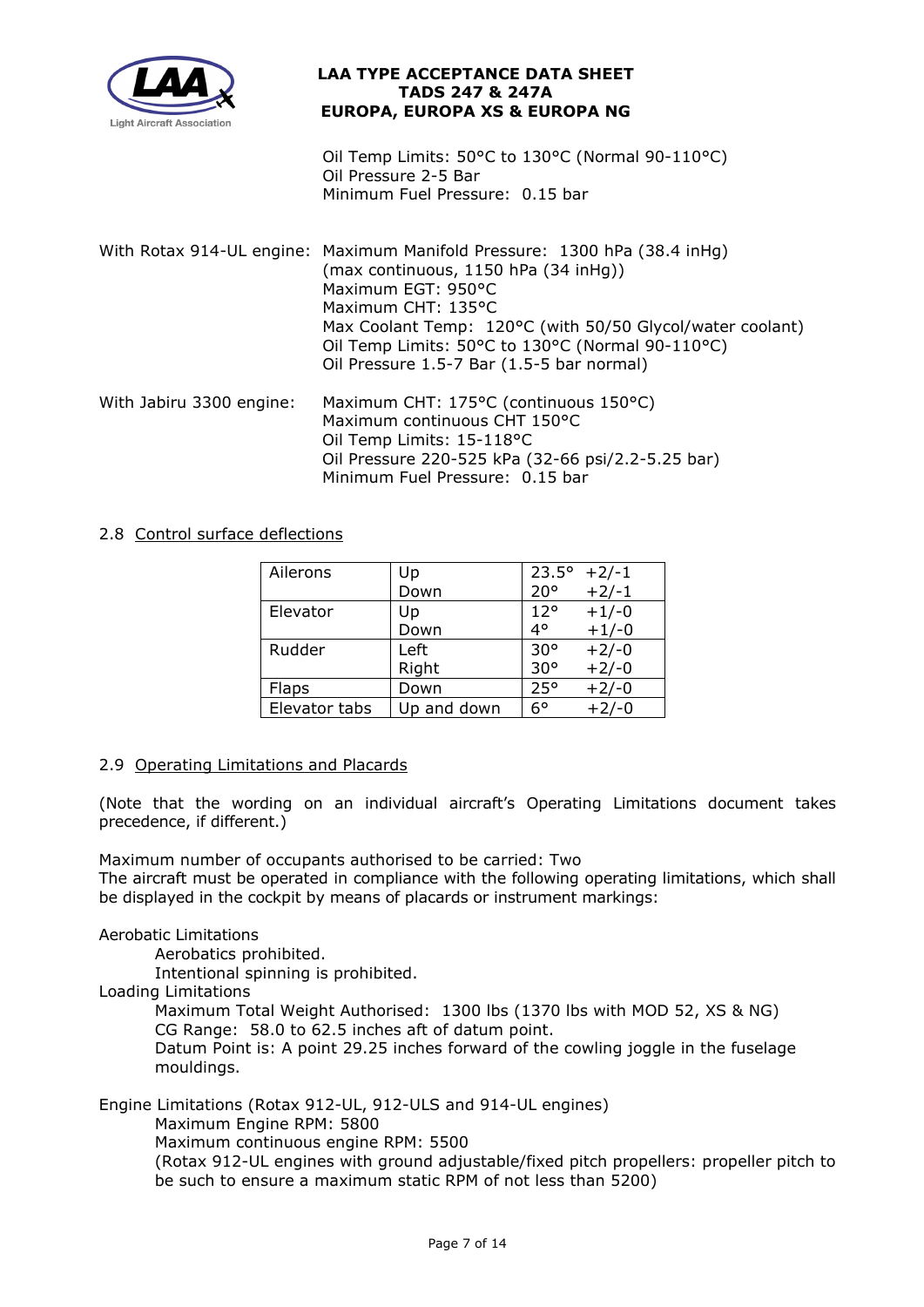

Engine Limitations (Jabiru 3300A engine) Maximum Engine RPM: 3300 Maximum continuous engine RPM: 3100

Airspeed Limitations

Maximum Indicated Airspeed: 150 kts (165 kts with MOD 52, XS & NG) Maximum Indicated Airspeed with flaps extended: 83kts Maximum Indicated Airspeed with undercarriage extended (Monowheel only): 83 kts

Other Limitations

The aircraft shall be flown by day and under Visual Flight Rules only. Smoking in the aircraft is prohibited.

Additional Placard

"Occupant Warning - This Aircraft has not been Certificated to an International Requirement"

A fireproof identification plate must be fitted to fuselage, engraved or stamped with aircraft's registration letters.

# **Section 3 – Advice to owners, operators and inspectors**

#### 3.1 Maintenance Manual

Refer to Europa Owner's Manual/Europa XS/NG Owner's Manual for Maintenance Schedule. Europa Aircraft produce an Owner's Manual providing essential information for operation of Europa aircraft and all Europa owners should ensure they acquire a copy, making it available to their LAA inspector. The manual includes a Service and Maintenance section outlining 25 and 50 hour and annual inspection items. At Permit renewal this should be used in conjunction with the usual inspection checklist in the LAA Permit renewal application form.

For engine, consult engine manufacturer's schedule.

### 3.2 Manufacturer's/Standard Options

The listing below shows the options that have been accepted by the LAA

| Mod no.       | Issue          | Description                                                    |
|---------------|----------------|----------------------------------------------------------------|
| <b>MOD 24</b> |                | Seat width increase (Europa Classic)                           |
| <b>MOD 29</b> |                | Undercarriage damper (Europa Classic)                          |
| <b>MOD 33</b> | 8              | Installation of water drain valves (mandatory for Mogas use in |
|               |                | LAA Europa aircraft)                                           |
| <b>MOD 34</b> |                | Fuel tank vent extension tube (Europa Classic)                 |
| <b>MOD 38</b> |                | Fuel tank and sight gauge vents (Europa Classic)               |
| <b>MOD 42</b> | 3              | Cold air inlet and plenum chamber (Europa Classic)             |
| <b>MOD 43</b> | 7              | Modification to tailwheel (Europa Classic)                     |
| <b>MOD 47</b> | 3              | Extended baggage bay (Europa Classic)                          |
| <b>MOD 49</b> | 1              | Second fuel filter                                             |
| <b>MOD 50</b> | 1              | Installation of underwing pitot/static                         |
| <b>MOD 51</b> | $\overline{2}$ | Prevents wear in the fasteners connecting the landing gear     |
|               |                | retraction lever to the landing gear mechanism.                |
| <b>MOD 52</b> | 6              | Gross weight increase to 1370 Lb (Europa Classic)              |
| <b>MOD 54</b> | $\mathbf{1}$   | Cranked control column                                         |
| <b>MOD 55</b> |                | Monowheel speed kit                                            |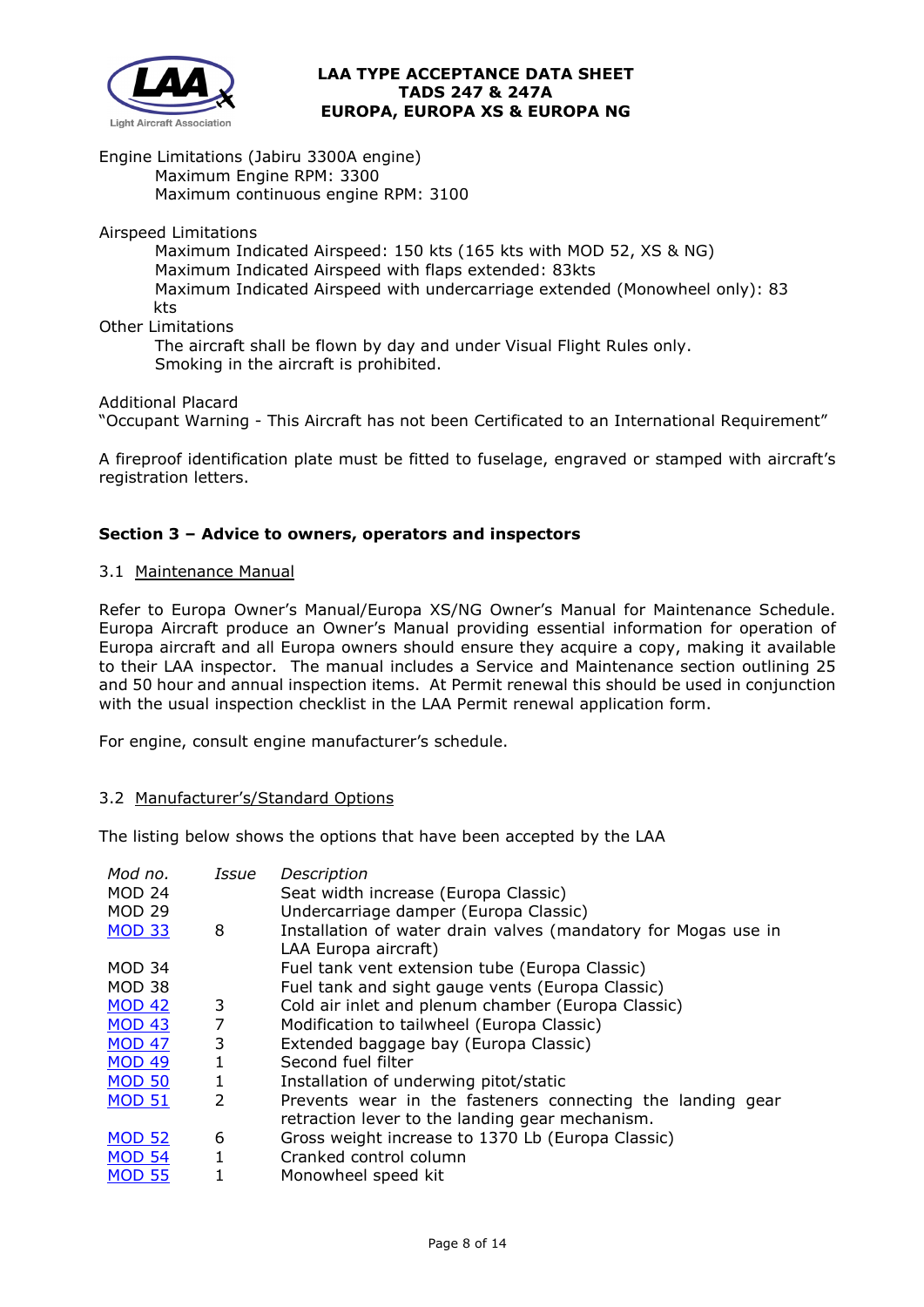

| <b>MOD 56</b> | 2              | Tri-gear speed kit                                            |
|---------------|----------------|---------------------------------------------------------------|
| <b>MOD 59</b> | $\mathbf{1}$   | Nose gear shimmy damper                                       |
| <b>MOD 60</b> | 1              | Fuel contents gauge                                           |
| MOD 61(A)     | 3              | Stall warner                                                  |
| MOD 61(B)     | 4              | Stall warner retrofit                                         |
| <b>MOD 62</b> | $\mathbf{1}$   | Replacement of tailplane torque tube drive pins               |
| <b>MOD 63</b> | $\mathbf{1}$   | Instrument panel fascias                                      |
| <b>MOD 64</b> | 3              | Hi-top fuselage                                               |
| <b>MOD 65</b> | $\mathbf{1}$   | Finger brake system                                           |
| <b>MOD 66</b> | $\mathbf 1$    | Gas strut repositioning                                       |
| <b>MOD 67</b> | 1              | Cockpit width increase                                        |
| <b>MOD 68</b> | $\mathbf 1$    | Electric flap drive for conventional taildragger Europa       |
| <b>MOD 69</b> | $\overline{2}$ | Wing tie down (applicable only to XS wings which have not yet |
|               |                | been closed).                                                 |
| <b>MOD 71</b> | 1              | Trigear nose gear retention springs to replace bungee         |
| <b>MOD 75</b> | 3              | Installation of autopilot (roll) systems                      |
| <b>MOD 76</b> | 3              | Installation of autopilot (pitch) systems                     |
| <b>MOD 77</b> | $\overline{2}$ | Revised tailwheel and rudder drive                            |
| <b>MOD 79</b> | 3              | Alternative fuel filler system (not pre-MOD 47)               |
| <b>MOD 80</b> | 3              | Alternative fuel filler system (pre-MOD 47)                   |

TRI-GEAR CONVERSION. A complete set of components to convert a monowheel aircraft to a tri-gear version.

# **NOTE** MOD 53 Long range fuel tank is **NOT APPROVED BY LAA**.

Several additional optional modifications, mostly drawn up by the Europa Owner's Club, have been cleared as Standard LAA modifications by LAA Engineering, as listed on the [LAA website.](http://www.lightaircraftassociation.co.uk/engineering/Standard%20Mods/europa.html)

ALTERNATIVE ROTAX 912/912-S ENGINE INSTALLATION developed by Neville Eyre comprising a single piece engine mounting frame (which precludes the Europa XS mount/Rotax ring mount combination), cowlings with Lo-Presti style air inlets and baffles for more effective engine cooling, with a weight saving of over one kilogram.

SILICONE COOLING SYSTEM HOSES manufactured by Stefan Ingemarsson are acceptable alternatives to the standard hoses on Rotax 912-UL, 912-ULS and 914-UL installations.

# 3.3 Manufacturer's Information (including Service Bulletins, Service Letters, etc)

In the absence of any over-riding LAA classification, inspections and modifications published by the manufacturer should be satisfied according to the recommendation of the manufacturer. It is the owner's responsibility to be aware of and supply such information to their Inspector.

| Ref             | Date      | Description                  | Factory<br>compliance<br>status | Applicability          |
|-----------------|-----------|------------------------------|---------------------------------|------------------------|
| SB <sub>1</sub> | June 1996 | Fuel vapour locking          | Mandatory                       | All 912 Europa         |
| SB <sub>2</sub> | July 1997 | Fuel filler hose             | Mandatory                       | Classic Europa         |
| SB <sub>3</sub> | Sept 1998 | Rotax 912 exhaust system     | Mandatory                       | Classic 912 Europa     |
| <b>SB4</b>      | Nov 1999  | Facet electric fuel pumps    | Mandatory                       | All 912 Europa         |
| <b>SB 5</b>     | May 2000  | Cold air plenum installation | Mandatory                       | All 912 Classic Europa |
| <b>SB 6</b>     | Aug 2001  | Classic exhaust system       | Recommended                     | 912 Classic Europa     |
|                 |           | port rear down pipe          |                                 |                        |
| <b>SB7</b>      | Sept 2001 | Throttle cable checking      | Mandatory                       | All Europa             |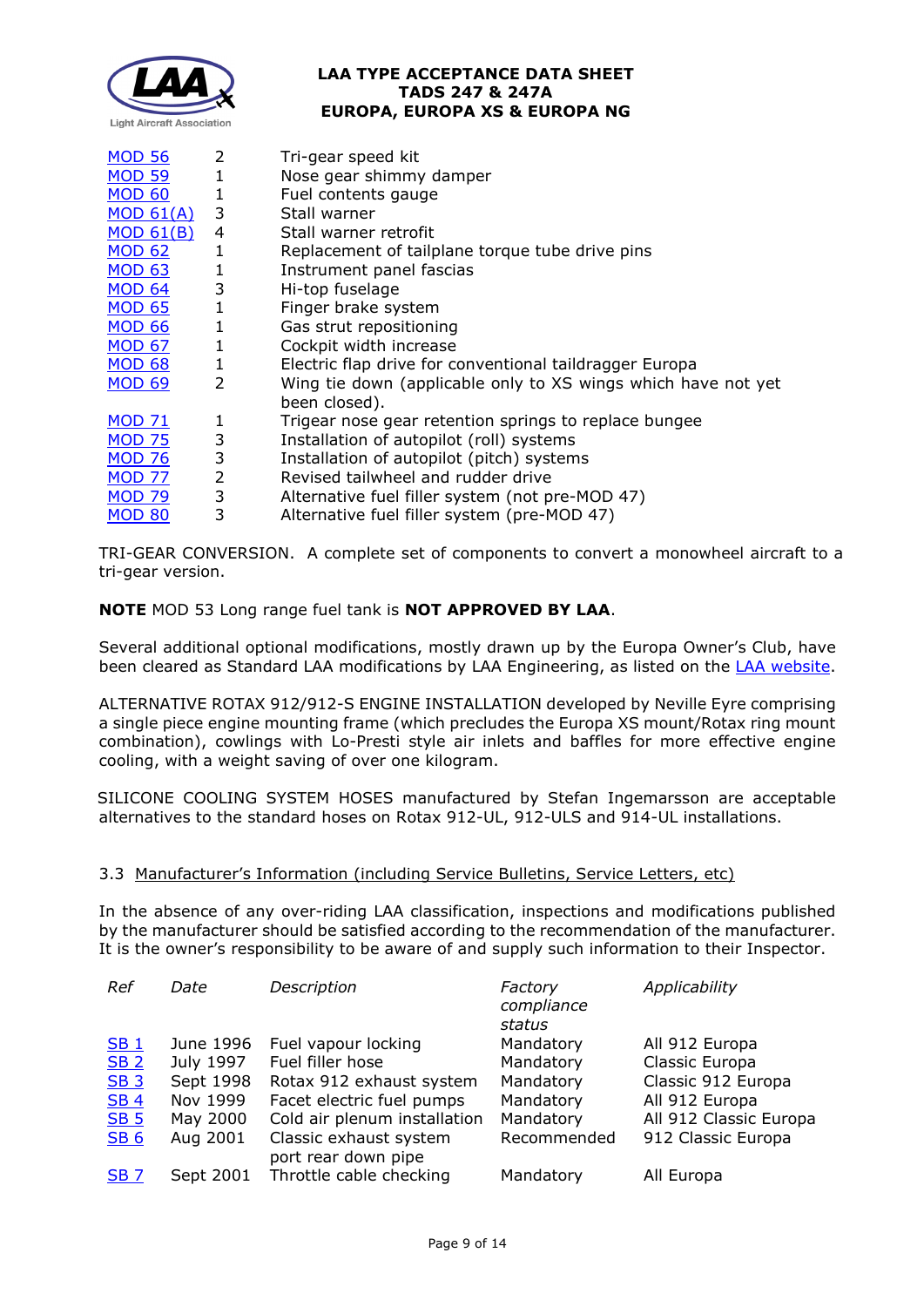

| <b>SB 8</b>  | Sept 2001 | XS port wing closing panel<br>stiffener         | Mandatory | XS Europa                                                                                            |
|--------------|-----------|-------------------------------------------------|-----------|------------------------------------------------------------------------------------------------------|
| <b>SB 9</b>  | Nov 2001  | Main gear leg socket                            | Mandatory | Tri-gear Europa (Dec<br>$00 - May 01)$                                                               |
| <b>SB 10</b> | Apr 2002  | Aileron close-out                               | Mandatory | XS wings (Jan 02-Mar<br>02) mis-positioning<br>(XS wings)                                            |
| <b>SB 11</b> | Jul 2002  | XS Rotax 912/912S<br>exhaust baffle failure     | Mandatory | XS Rotax 912/912s<br>exhaust silencer<br>systems                                                     |
| <b>SB 12</b> | Mar 2004  | XS Rotax 912/912S<br>exhaust                    | Mandatory | XS Rotax 912/912s<br>Exhaust silencer -<br>baffle security systems<br>(May 00-end May 03)            |
| <b>SB 13</b> | July 2004 | Replacement outrigger                           | Mandatory | Monowheel Europa<br>with OR5 retraction<br>operating link OR5<br>supplied between May<br>01 & Feb 02 |
| <b>SB 14</b> | Sept 2005 | XS 912/XS912S exhaust<br>silencer               | Mandatory | XS exhaust silencers<br>supplied Heat shield<br>strap security between<br>Sept 04 & Aug 05           |
| <b>SB 15</b> | Nov 2007  | Removal of play in the<br>Tailplane drive train | Mandatory | All Europa variants                                                                                  |
| <b>SB 16</b> | June 2008 | Check flap drive pin<br>engagement              | Mandatory | All Europa variants                                                                                  |

For Rotax 912 and 914 series engines, there are many Rotax service bulletins dealing with a variety of important safety topics. Copies of the bulletins applicable to individual engines by engine serial can be downloaded directly from the Rotax website at [www.rotax-aircraft](http://www.rotax-aircraft-engines.com/)[engines.com.](http://www.rotax-aircraft-engines.com/)

### 3.4 Special Inspection Points

As at November 2019, over 240 Europas have been completed, with a further 120 in build. Technical guidance is available from the Europa factory and owners/operators should make use of this whenever necessary.

A thermometer and hygrometer located near to the working area to monitor conditions is necessary. During the manufacture of composite parts, the workshop temperature should be no less than 20°C and, ideally, around 25°C. Humidity levels are also important; the relative humidity should be maintained below 70% maximum and below 60% for best results.

Europa provides special checklists including final inspection points for the airframe and engine installation, each item of which must be checked and initialled by the inspector on completion of the aircraft and submitted with the initial Permit application. These comprise final inspection checklists for Europa Monowheel, Europa Trigear, Rotax 912-UL/912-ULS engine installation and Rotax 914 engine installation.

With Rotax 912-UL/912-ULS and 914-UL engine installations: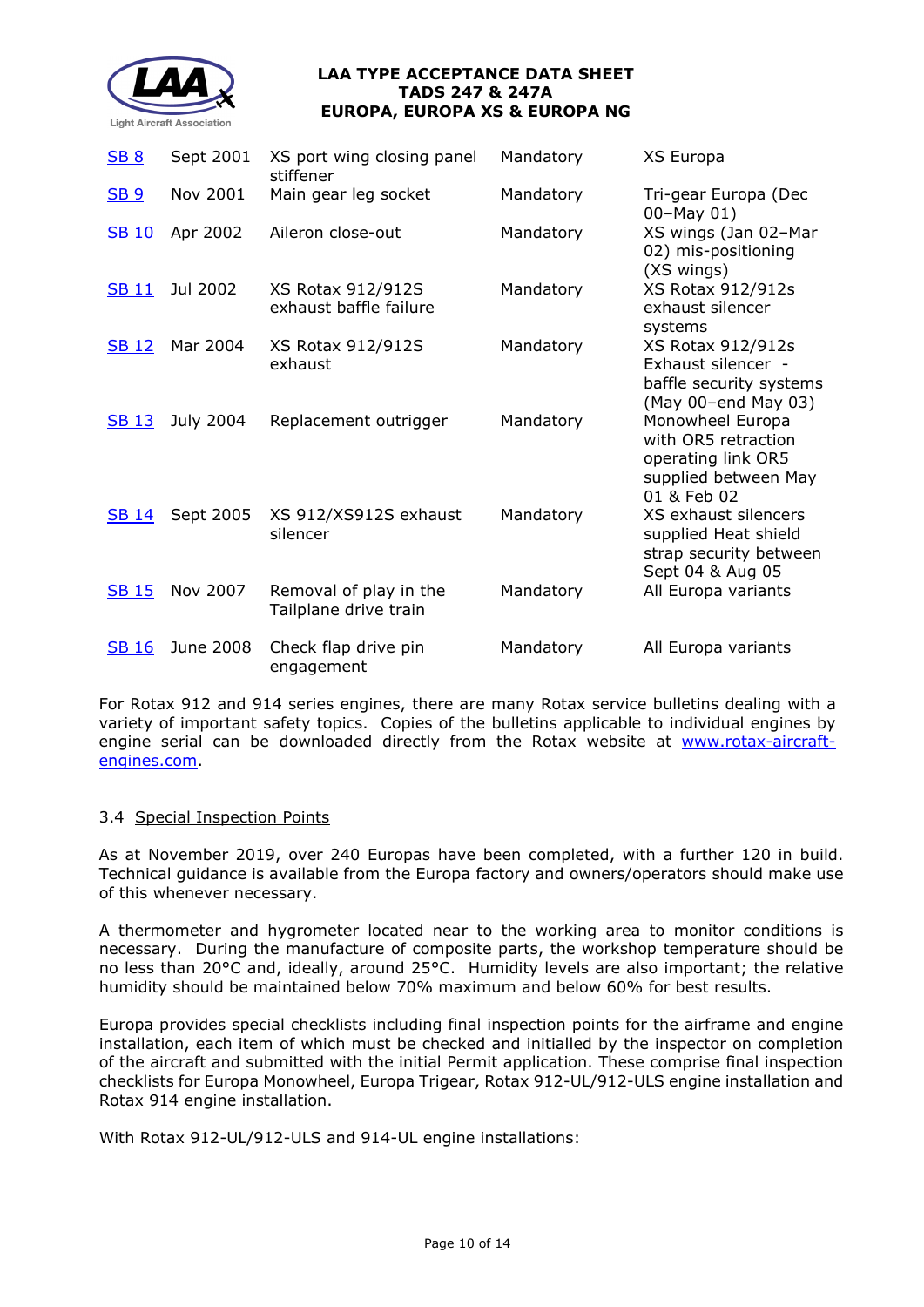

- The throttle lever friction must be adjusted so that the springs on the carburettor throttle levers are not able to pull open the throttles when the throttle lever is released, or require a strong pull on the throttle lever to keep it in the closed position.
- If Rotax 912-UL or -ULS engine fitted, LAA-IC-ENG-ROTAX912-UL(S) engine installation checklist to be completed as part of final inspections prior to applying for Permit to Fly.

If the engine/propeller combination is upgraded from the Rotax 912 or 912-S with the Warp Drive ground adjustable propeller, or the Jabiru 2200A engine, it is essential that inspectors review Mandatory Mod 72, Undercarriage Mounting Frame Reinforcement, to verify compliance.

The foam core of one tailplane of a Europa was discovered to have deteriorated such that it had become easy to crush with finger pressure. Further investigation revealed that the foam had lost significant structural integrity. It also gave off a smell similar to the antiseptic TCP. The affected aircraft's other tailplane and the wings were found to be unaffected. While no reason could be established to explain the damage to this tailplane's foam core, it must be noted that the blue Styrofoam used in the pre-NG flying control surfaces and the Classic wings and fin is vulnerable to attack from many different chemicals, including petrol and common household solvents. Excessive heat is also damaging. All components with a Styrofoam core must be kept well clear from all chemicals, even in vapour form, and always in a ventilated environment. Components that have a Styrofoam core should feel solid when applying moderate pressure on the glassfibre skin. Excessive deflection could indicate foam core deterioration and would need immediate further investigation.

Europa Aircraft produce an Owners' Manual providing essential information for operation of Europa aircraft and all Europa owners should ensure they acquire a copy, making it available to their LAA inspector. The manual includes a Service and Maintenance section outlining 25 and 50 hour and annual inspection items. At Permit renewal this should be used in conjunction with the usual inspection checklist in the LAA Permit renewal application form.

Owners should also obtain the appropriate engine maintenance manuals, service bulletins and other service data from the factory and make this available to their inspector.

Points specific to the Europa Classic:

Monowheel tyres – Dico / Carlisle 800 x 6 (replacing Goodyear 800 x 6), fouls original design landing gear swinging arm with straight forks. Suggested alternative is McCreary Air Trac 700 x 6 tyre.

Pitch trim switch sticking as a result of hole in panel too tight fitting causing the switch case to distort and interfere with the switch rocker.

MW4C-3 plastic lined rod ends used in control system too stiff. Substitution with MW4 standard rod-ends recommended.

Fuel hose with braided fabric or steel outer sheath subject to cracking. Last supplied in 2000. Recommended to replace with Europa supply of improved quality hose.

### 3.6 Operational Issues

The following Safety Spot articles are relevant to Europa aircraft: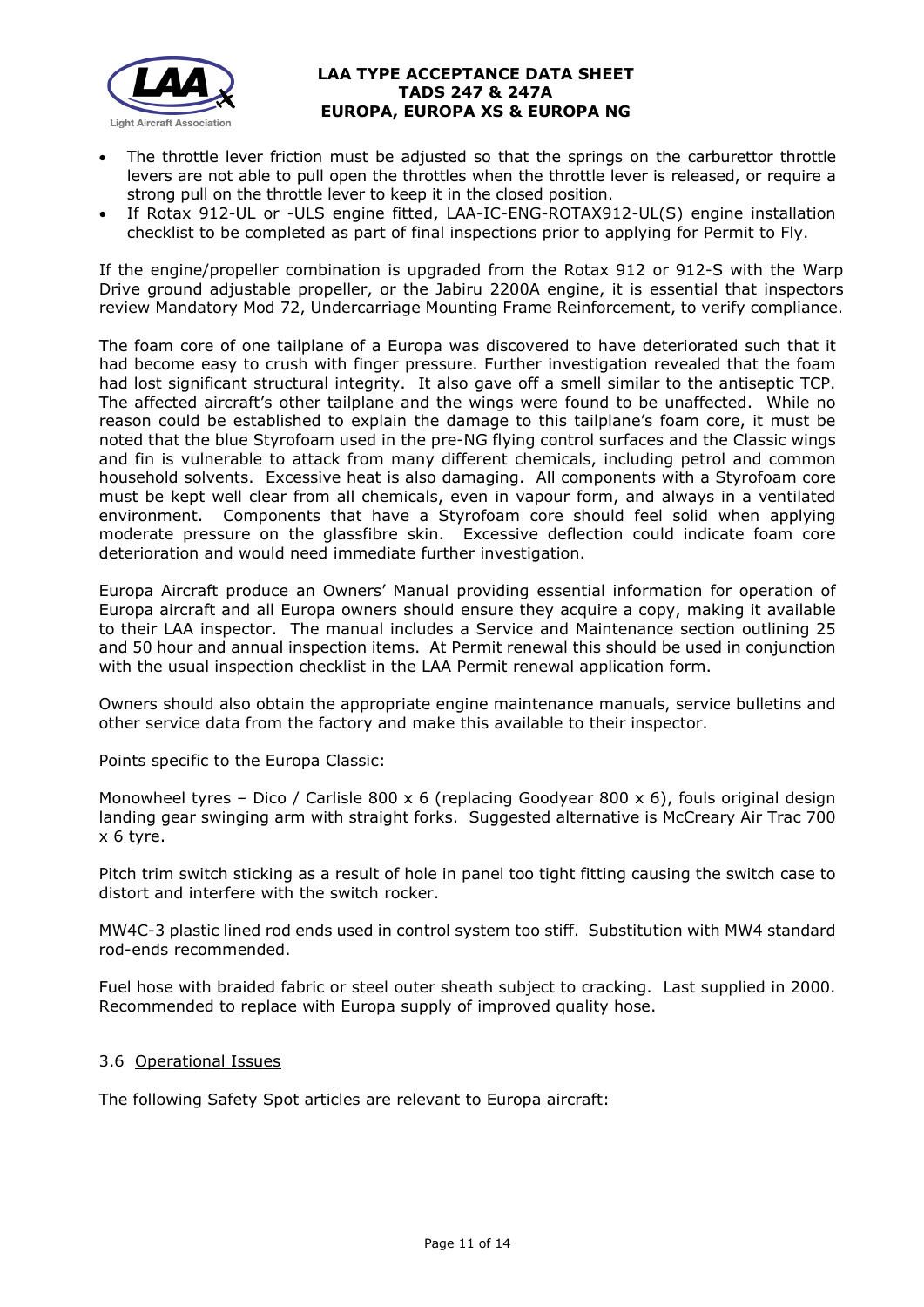

### *Light Aviation* issue [September 2008](http://www.lightaircraftassociation.co.uk/engineering/SafetyIssues/SafetySpotSep08.pdf) *Outrigger gear collapse*

Outrigger uncommanded retraction on a Monowheel resulting in damage to prop and wing. Suspected that lack of lubrication and the gentle operation of the gear deploy lever did not give enough inertia to engage outrigger down-latch.

*Light Aviation* issue [October 2008](http://www.lightaircraftassociation.co.uk/engineering/SafetyIssues/SafetySpotOct08.pdf) *Door failure*

Europa gull wing door not secured before flight and detached from airframe. Care must be taken to ensure both front and rear shoot-bolts are engaged.

*Light Aviation* issue [March 2010](http://www.lightaircraftassociation.co.uk/2010/Magazine/2010/March/safety_spot_03.pdf) *Fuel system problems*

Extended article on the fuel system of Europa aircraft. Purolator filter blockages after dislodging fuel tank sediment from heavy landings and the impossible turn from an EFATO

### Light Aviation issue May [2010](http://www.lightaircraftassociation.co.uk/2010/Magazine/2010/May/Safety_Spot_May.pdf) Fuel system problems

Another Europa with clogged fuel filters. Understanding that changing to 'reserve' on a Europa is like changing to another tank would have prevented precautionary landing.

### *Light Aviation* issue [June 2010](http://www.lightaircraftassociation.co.uk/2010/Magazine/2010/June/SafetySpot_Jun.pdf) Fuel pump power loss EFATO

Failure to lock fuel pump wiring connector following disconnection to allow removal of instrument module to install a new Txpdr. Both electrical fuel pumps powered through same connector.

Light Aviation issue [February 2011](http://www.lightaircraftassociation.co.uk/2010/Magazine/2011/Feb/Safety_Spot.pdf) Unapproved fuel system mod

Complex and numerous failures lead to the forced landing and destruction of a Europa. Including unauthorised fuel system mod, carburettor icing conditions and fuel sight gauge misreading.

### Light Aviation issue [May 2012](http://www.lightaircraftassociation.co.uk/2012/Magazine/May/Safety%20Spot.pdf) Seized alternator

Seized alternator bearing caused Subaru engine stoppage as drive belt stalled engine.

*Light Aviation* issue [October 2012](http://www.lightaircraftassociation.co.uk/2012/Magazine/October/safety%20spot.pdf) Main undercarriage crack (Trigear)

Cracks found in the structure of a new main undercarriage leg. Suggested that it was formed during the manufacturing process.

*Light Aviation* issue [October 2012](http://www.lightaircraftassociation.co.uk/2012/Magazine/October/safety%20spot.pdf) Tailplane torque tube clamps

Tailplane torque tube clamps (owner mod) failing from sharp corners as a stress concentrator on design.

*Light Aviation* issue [March 2013](http://www.lightaircraftassociation.co.uk/2013/Magazine/March/Safety_spot_mar.pdf) Door failure

Europa gull wing door not secured before flight and detached from airframe. Care must be taken to ensure both front and rear shoot-bolts are engaged.

Light Aviation issue [January 2014](http://www.lightaircraftassociation.co.uk/2014/Mag/Jan/safety%20spot.pdf) Tailwheel attachment bolt failure

Early design Europa tailwheel attachment bolt failed due to corrosion; early Europa's only had one drain hole. Corrosion risk greater.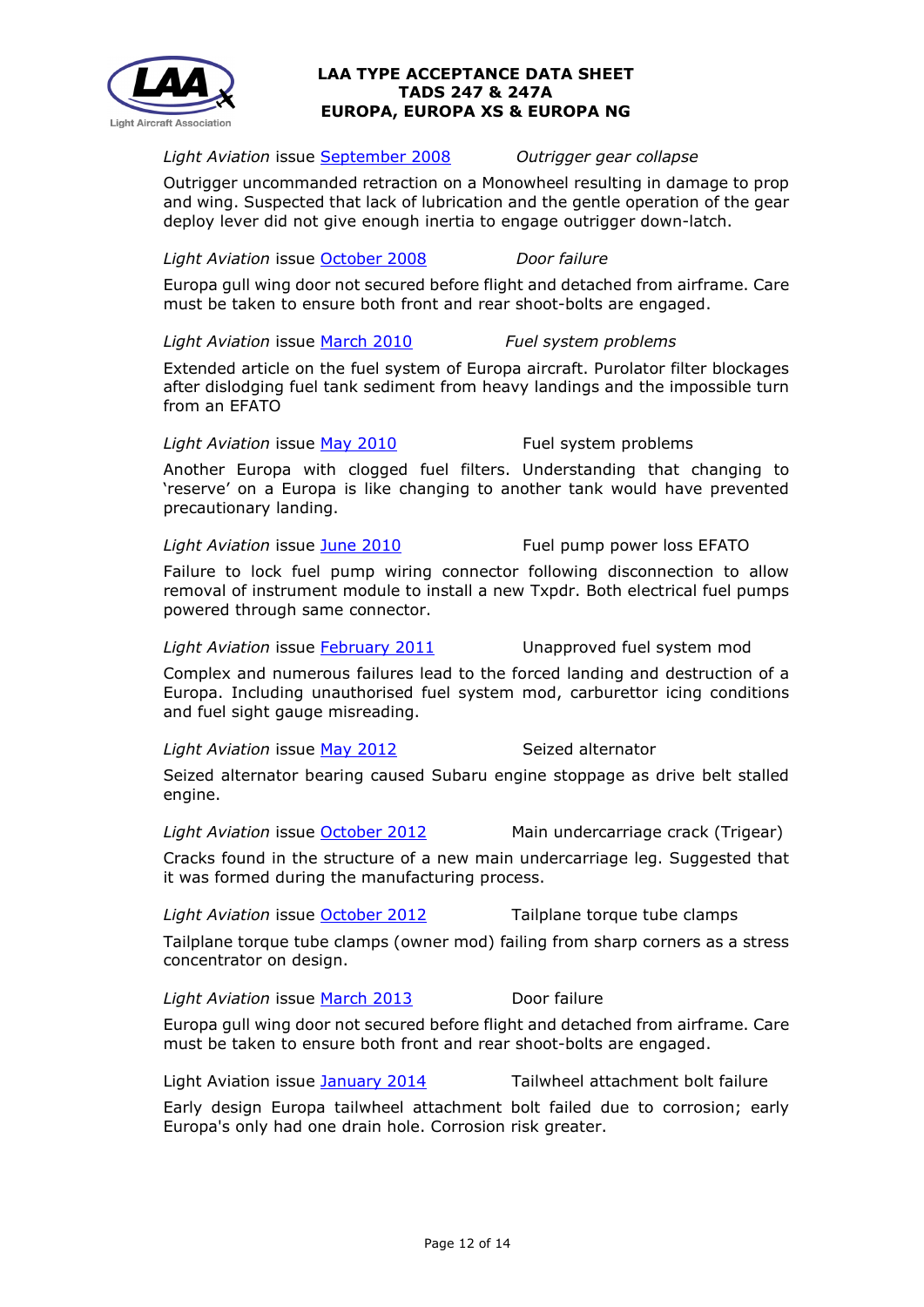

Light Aviation issue [August 2014](http://www.lightaircraftassociation.co.uk/2014/Mag/Aug/Safety%20Spot.pdf) Tailwheel attachment bolt failure

Crack in exhaust header blowing hot air on carburettor causing rough running and low totalizer reading as fuel was effectively being 'boiled off'.

### *Light Aviation* issue [September 2014](http://www.lightaircraftassociation.co.uk/2014/Mag/Sep/ssafety_spot.pdf) *Door failure*

Europa gull wing door not secured before flight and detached from airframe. Care must be taken to ensure both front and rear shoot-bolts are engaged. In this incident the detached door impacted the tailplane.

# *Light Aviation* issue [August 2015](http://www.lightaircraftassociation.co.uk/2015/Magazine/Aug/safety_spot.pdf) *Rudder cable corrosion*

Galvanised cable used instead of stainless steel corroded badly from combination of damp, fungus cover and bleach to remove fungus.

# *Light Aviation* issue [February 2016](http://www.lightaircraftassociation.co.uk/2016/Magazine/Feb/safety_spot.pdf) *Trim runaway – runway excursion*

Trim runaway likely caused by a fault in the aircraft's wiring. Pilots should rehearse actions on trim runaway.

# *Light Aviation* issue [December 2016](http://www.lightaircraftassociation.co.uk/2016/Magazine/Dec/Safety%20Spot.pdf) *Flap connection pin failure*

Flap drive pin not bonded in during build resulted in flap deployment failure. Subsequent outrigger down latch not engaged caused pilot to fail to control the aircraft directionally during landing.

# *Light Aviation* issue [February 2017](http://www.lightaircraftassociation.co.uk/2017/Magazine/Feb/safety_spot.pdf) *Engine mounting bolt failure*

Rotax rough running on start-up may have caused damage to engine mounting bolts and engine mounting frame.

*Light Aviation* issue [August 2017](http://www.lightaircraftassociation.co.uk/2017/Magazine/Aug/safety_aug.pdf) *Fuel return line worries*

Risks and limitations of using Mogas in aircraft engines and of the requirement of a fuel vapour return line and the risks if it is installed incorrectly

*Light Aviation* issue [Dec 2017](http://www.lightaircraftassociation.co.uk/2017/Magazine/Dec/SafetyDec.pdf) & [Jan 2018](http://www.lightaircraftassociation.co.uk/2018/Magazine/Jan/ss_jan.pdf) *Fuel filler pipe inspection*

Fuel filler pipe rubber degrading and blocking fuel system. Caused engine stoppage. Fuel pipe was of type no longer approved

# *Light Aviation* issue [January 2019](http://www.lightaircraftassociation.co.uk/2019/Magazine/Jan/Safety%20Spot.pdf) *Tailplane foam degrading*

Tailplane structure that 'didn't feel right' during inspection of 25 year old aircraft was found to have degraded foam core. Foam core is vital to structural strength and highlights importance of good thorough inspection.

Note that the Europa fuel tank has a habit of shedding small plastic particles into the fuel system during the first few hours of use, especially after the first full tank fill which may wash off particles from the top of the tank. This is thought to be the result of dust-like plastic swarf which has adhered electrostatically to the inside of the tank. The filter element is constructed in a woven form which has the tendency to retain particles rather than them drop away when fuel flow has stopped. If not dealt with, fuel starvation may cause engine failures in the first few hours of running. It is therefore essential to check the filters frequently for any signs of contamination during the flight test phase and thereafter, and if in any doubt, replace them. A fuel pressure gauge is useful in showing up any signs of a blockage developing. When twin filters are fitted in parallel in the main and reserve feed lines, 'changing tanks' at the first sign of fuel starvation allows a second, clean filter to be brought into action. It is recommended to keep a spare filter handy, complete with the element retaining spring installed, to enable a quick swap and so minimise fuel spillage in the process.